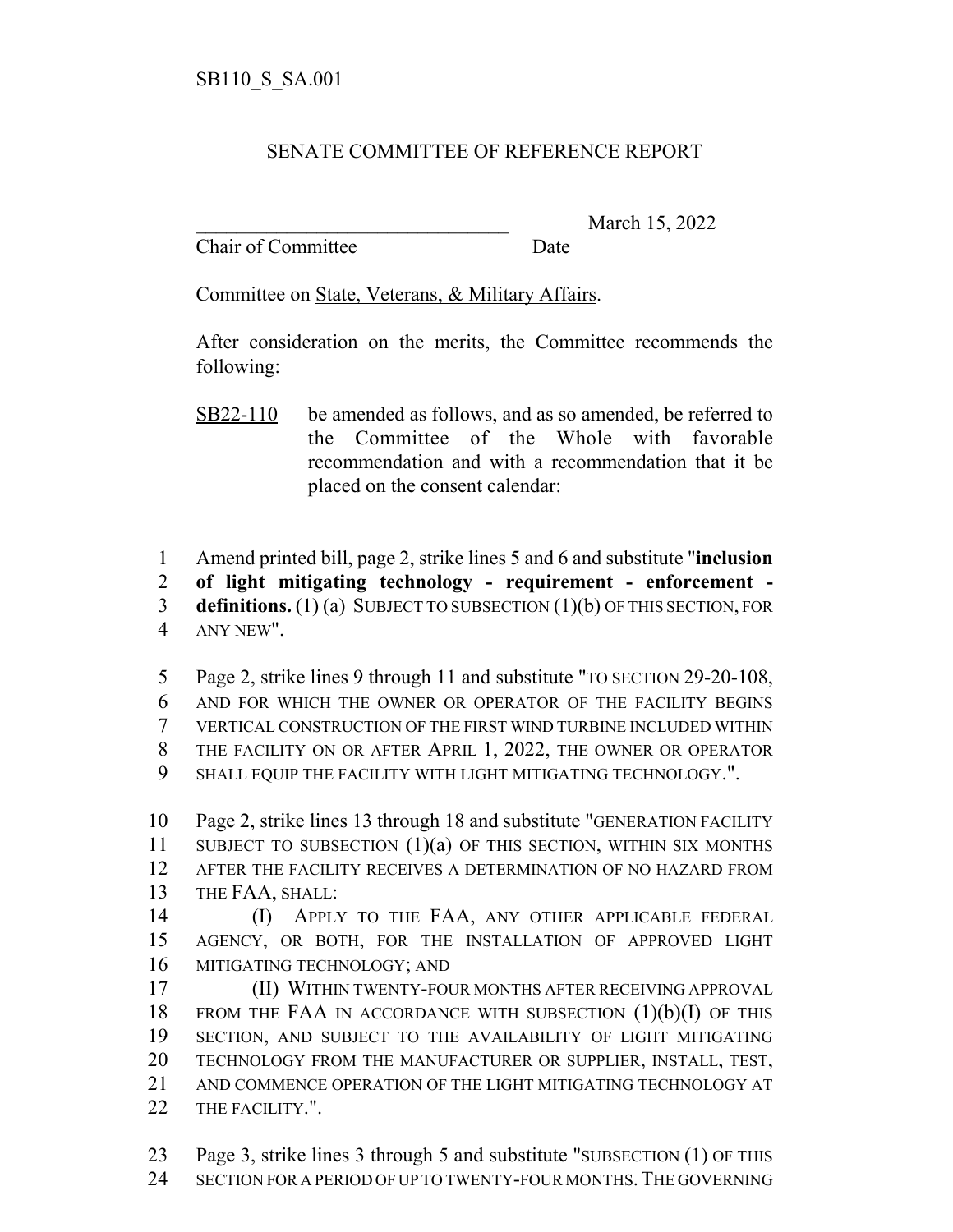BODY OF THE LOCAL GOVERNMENT SHALL GRANT THE REQUEST IF THE OWNER OR OPERATOR CAN DEMONSTRATE THAT, DESPITE THE OWNER'S OR OPERATOR'S EXERCISE OF COMMERCIALLY REASONABLE EFFORTS, THE TIMING OF AVAILABILITY OF LIGHT MITIGATING TECHNOLOGY CONSTRAINED THE OWNER'S OR OPERATOR'S ABILITY TO COMPLY WITH SUBSECTION (1) OF THIS SECTION IN THE TIME FRAME AFFORDED.A BOARD SHALL NOT IMPOSE ANY PENALTIES AGAINST THE OWNER OR OPERATOR PURSUANT TO SUBSECTION (3) OF THIS SECTION DURING THE EXTENSION PERIOD GRANTED.".

- Page 3, strike lines 6 through 13 and substitute:
- "(3) IF THE BOARD HAS EXERCISED ITS AUTHORITY TO ENACT AN".
- Page 3, line 16, strike "HAS FAILED TO" and substitute "WAS REQUIRED TO, BUT FAILED TO,".
- Page 3, strike lines 22 through 27 and substitute:

 "(a) "APPROVAL FROM THE FAA" MEANS FAA APPROVAL TO EQUIP AND OPERATE LIGHT MITIGATING TECHNOLOGY FOR AT LEAST THIRTY PERCENT OF THE PROPOSED WIND TURBINES INCLUDED WITHIN A NEW WIND-POWERED ENERGY GENERATION FACILITY.".

- Page 4, after line 3 insert:
- 20 "(c) "FAA" MEANS THE FEDERAL AVIATION ADMINISTRATION IN THE UNITED STATES DEPARTMENT OF TRANSPORTATION.
- 22 (d) "LIGHT MITIGATING TECHNOLOGY" MEANS A SENSOR-BASED SYSTEM THAT:
- **(I) IS DESIGNED TO DETECT APPROACHING AIRCRAFT;**
- 25 (II) KEEPS THE LIGHTS OFF WHEN IT IS SAFE TO DO SO; AND
- **(III)** THE FAA HAS APPROVED AS MEETING THE REQUIREMENTS
- SET FORTH IN CHAPTER 10 OF THE FAA'S 2020 ADVISORY CIRCULAR AC
- 70/7460-1M, "OBSTRUCTION MARKING AND LIGHTING".".
- Reletter succeeding paragraphs accordingly.

 Page 4, line 14, strike "**aircraft detection lighting systems**" and substitute "**light mitigating technology**".

Page 4, line 20, strike "HAS FAILED TO" and substitute "WAS REQUIRED TO,

BUT FAILED TO,".